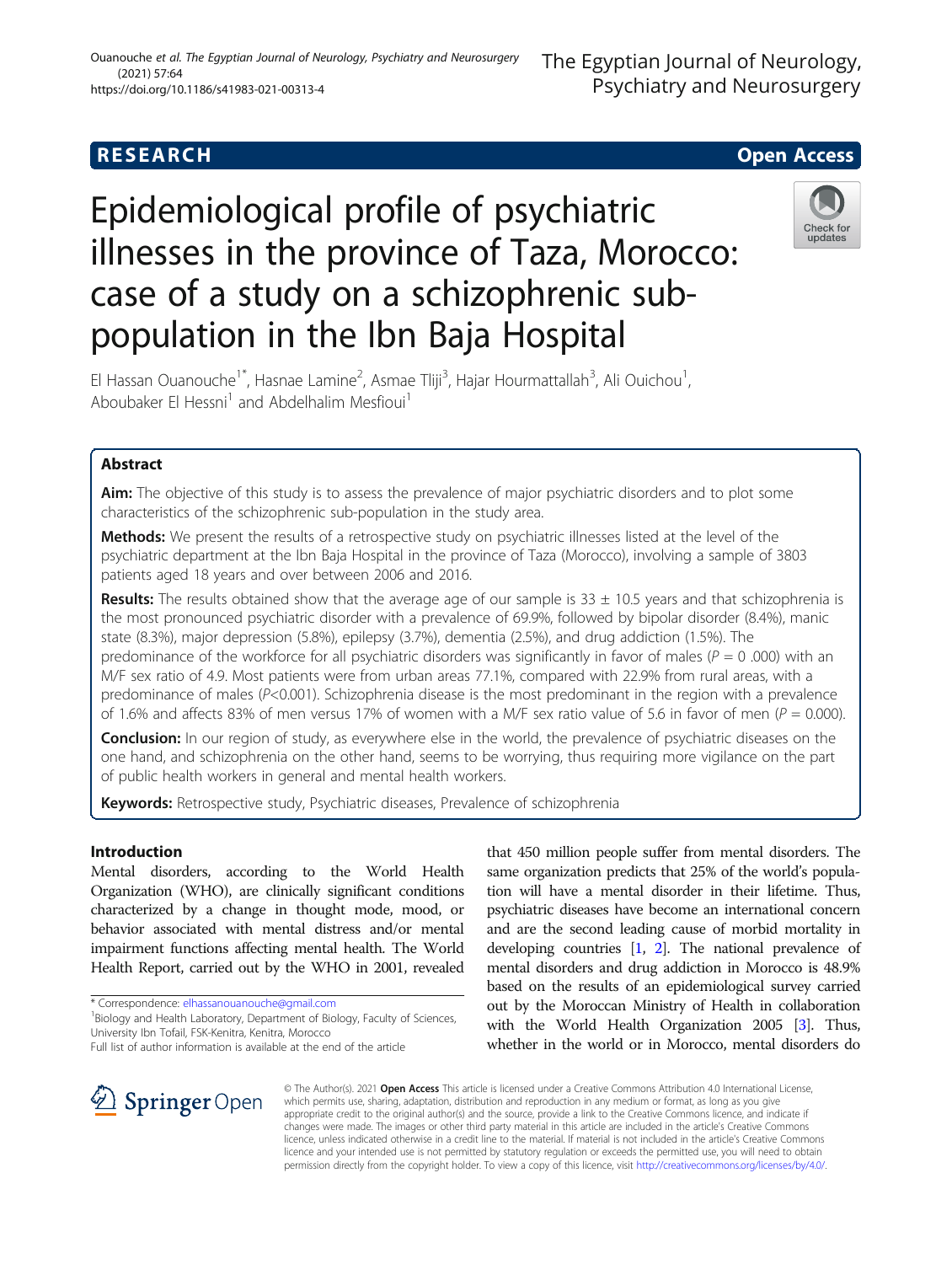not yet benefit from the growing interest in infectious diseases or so-called non-communicable diseases (cardiovascular diseases, cancers, etc.). However, they are a major public health problem in addition to the economic burden they are responsible for.

Faced with this alarming situation, and due to the lack of epidemiological studies specific to Taza region as in most of the regions of Morocco, our study, the first of its kind, comes to give more details about the prevalence of the different psychiatric diseases encountered in the region of Taza (Morocco). Our study will be a reference for further studies in view of our sample size and our results relevance.

## **Methods**

The present study is based on a retrospective survey with descriptive and analytical aims, within the regional psychiatric service of the Ibn-Baja general Hospital in the city of Taza (Morocco). The survey was based on the analysis of archived case data from 3803 patients who had visited the psychiatric department of Ibn-Baja general Hospital. Thus, the study covers a period from 1 January 2006 to 2 December 2016. The data collected relate to age, sex, origin (rural or urban) and length of stay. Next, the retrospective study continues with a profile—covering the same aspects—of the population suffering only from schizophrenia represented by 2657 patients. The diagnosis of psychiatric disorders being made based on DSM IV criteria

The data statistical analysis was performed by IBM SPSS Statistics version 22.0. The significance threshold is set at 5%.

The procedures followed complied with the ethical standards of the competent commission for human

experimentation and with the principles of the Declaration of Helsinki. Written informed consent was obtained from all participants and authorization was obtained from the Ethics Committee of the CED (CENTRE D'ETUDES DOCTORALES-FSK) of the Kenitra Faculty of Science and the provincial delegation of the Ministry of Public Health 09/2015.

## Results

## Overall sample

Figure 1 shows that the psychiatric patient population appears to be changing exponentially and is doubling towards the end of the period identified by our study. Little non-significant fluctuation between 2013 and 2016, with a maximum of visits in 2015 by 472 patients or 12.4% of the total number of visitors 3803. In contrast, the lowest number of visitors in 2006 was no more than 5.4% or 207 patients, with a significant difference between the two sexes in favors of men  $(P < 0.001)$ .

Table [1](#page-2-0) summarizes the characteristics of the 3803 patients in our study. The average age of our overall sample is  $33 \pm 10.5$  years; the age range most affected by psychiatric disorders is between 19 and 90 years. With significant predominance in males 82.9% versus 17.1% in females ( $P=0.000$ ), the sex ratio( $M/F$ ) is 4.9. 77.1% of cases lived in an urban environment, the remaining 22.9% are from rural areas, the predominance is always in favor of men  $(P< 0.001)$ . Our study also showed that schizophrenia disease is the most common disorder among the various disorders listed in the study area, with a percentage of 69.9%, followed by bipolar disorder 8.4%, manic condition 8.3%, major depression 5.8%, epilepsy 3.7% (patients suffering from epilepsy often have psychiatric amenities, which explains why they are cared

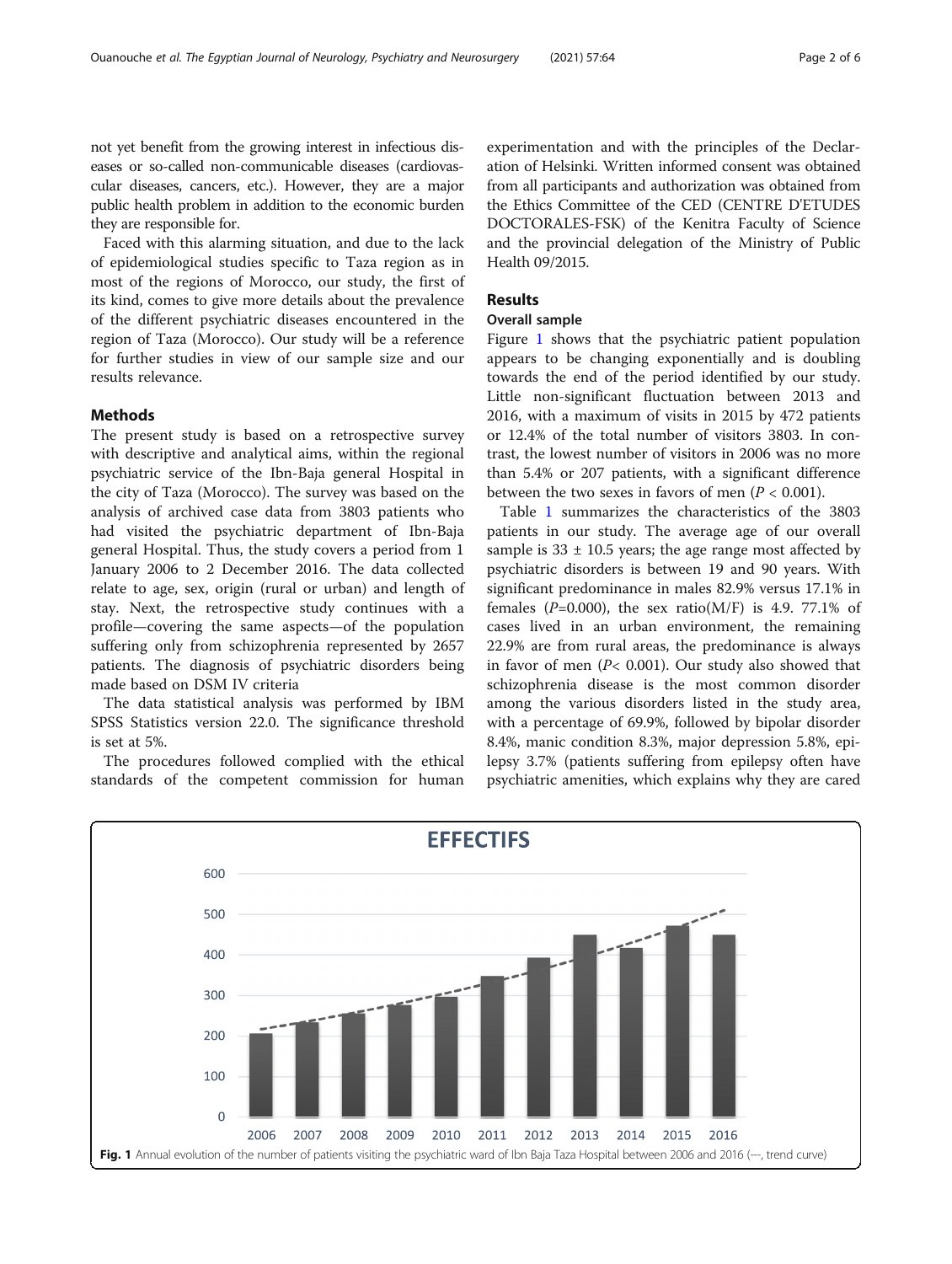| <b>Variables</b>      |                  | <b>Staff</b>   | frequency       | Men (%) | Woman (%) | $P$ (a=0.05) |
|-----------------------|------------------|----------------|-----------------|---------|-----------|--------------|
| Sex                   |                  | 3803           | 100%            | 82.9%   | 17.1%     | P< 0.001     |
| Age range (years)     | $[10 - 19]$      | 183            | $4.8\,$         | 74.32   | 25.68     | $P = 0.000$  |
|                       | $[20 - 29]$      | 1430           | 37.6            | 85.38   | 14.62     |              |
|                       | $[30 - 39]$      | 1244           | 32.7            | 84.15   | 15.85     |              |
|                       | $[40 - 49]$      | 627            | 16.5            | 81.15   | 18.85     |              |
|                       | $[50 - 59]$      | 247            | 6.5             | 77.33   | 22.67     |              |
|                       | $[60 - 69]$      | 49             | 1.3             | 72.55   | 27.45     |              |
|                       | $[70 - 79]$      | 19             | $\overline{.5}$ | 55.55   | 44.45     |              |
|                       | $[80 - 89]$      | $\overline{4}$ | $\cdot$ 1       | 57      | 25        |              |
| Provenance            | Urban areas      | 2932           | 77.1            | 54      | 41        | P < 0.001    |
|                       | Rural areas      | 871            | 22.9            | 46      | 58        |              |
| Diagnosis             | Schizophrenia    | 2658           | 69.9            | 84.87   | 15.13     | $P = 0.000$  |
|                       | Bipolar disorder | 319            | 8.4             | 82.81   | 17.19     |              |
|                       | Manic state      | 316            | 8.3             | 81.27   | 18.73     |              |
|                       | Major Depression | 221            | 5.8             | 71.69   | 28.31     |              |
|                       | Epilepsy         | 141            | 3.7             | 80      | 20        |              |
|                       | Dementia         | 95             | 2.5             | 64.21   | 35.79     |              |
|                       | Drug addiction   | 57             | 1.5             | 82.46   | 17.54     |              |
| Length of stay (days) | $[0 - 29]$       | 3252           | 85.5            | 83.69   | 16.31     | $P = 0.000$  |
|                       | $[30 - 59]$      | 338            | 8.9             | 72.11   | 27.89     |              |
|                       | $[60 - 89]$      | 80             | 2.1             | 82.72   | 17.28     |              |
|                       | $[90 - 119]$     | 23             | $.6\,$          | 75      | 25        |              |
|                       | $[120 - 149]$    | $\overline{4}$ | $\cdot$ 1       | 100     | $00\,$    |              |
|                       | $[150 - 179]$    | 23             | $.6\,$          | 95.24   | 4.76      |              |
|                       | $[180 - 209]$    | 53             | 1.4             | 94.44   | 5.56      |              |
|                       | $[210 - 239]$    | $\,8\,$        | $.2\,$          | 83.33   | 16.67     |              |
|                       | $[240 - 269]$    | 27             | $\overline{J}$  | 96.15   | 3.85      |              |

<span id="page-2-0"></span>Table 1 Characteristics of the overall sample in the study area

for by the said department.), dementia 2.5%, and then addiction with a proportion of 1.5%. Most patients do not exceed 1 month of hospitalization within the hospital structure 85.5%, with a significant predominance in men 83.69% compared to women  $(P=0.000)$ .

## Sample of schizophrenic patients

Figure [2](#page-3-0) shows that the trend curve in the patients' number with schizophrenia who visit the psychiatric department seems to be divided into two phases. Over the period from 2006 to 2010, there was a gradual decline of 5.8%. From 2011 must note an exponential increase until 2016 with a percentage of 16.1%, a value doubling that of the first phase, with a significant predominance of the male population compared to women  $(P=0.000)$ .

The mean age of our schizophrenic sample is  $31 \pm 12$ years, the age group most affected by schizophrenia is between 20 and 90 years with non-significant predominance in males 84.9% of males versus 15.1% in females  $(P = 0.775)$ , the sex ratio  $(M/F)$  is 5.6. 69.80% of cases lived in urban areas, and the remaining 30.20% are from rural areas with a non-significant difference between men and women ( $P = 0.250$ ). Our study also showed that the length of stay of the parties in the hospital service does not exceed 1 month for most cases 87.2%, the men extend the most represented 85.30% with a significant difference ( $\degree$ P =0.009) (Table [2\)](#page-3-0).

## **Discussion**

## For the overall sample

According to our study, our socio-demographic results are very similar to global data. Indeed, 82.9% of sick patients are men,  $69\%$  in Algeria [\[4](#page-5-0)],  $68.8\%$  in Israel [\[5](#page-5-0)], and 63.8% in France [[6\]](#page-5-0). At the national level, this similarity is not clear 47.2% [[3\]](#page-5-0) with 77.7% in Casablanca [\[7](#page-5-0)], 46.4% in Kenitra [\[8\]](#page-5-0), and 37.53% in Tetouan [\[9](#page-5-0)]. The high sex ratio in favor of men (4.9) could give the illusion that men are the most affected by psychiatric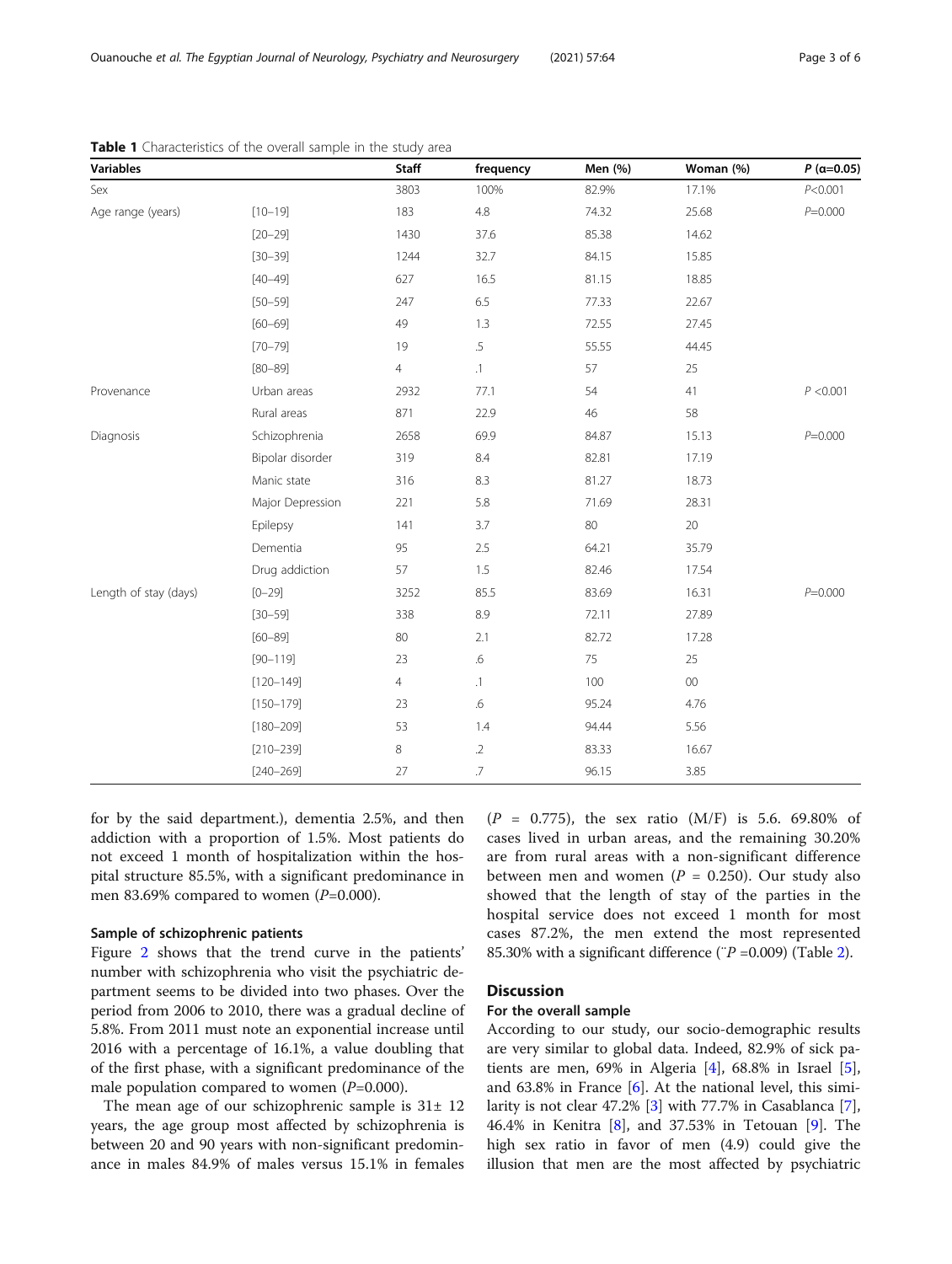<span id="page-3-0"></span>

disorders, something that is not fair if we take into account the social position of women and the traditional customs that mark the Moroccan population in general and the population of our study region in particular. The family hierarchy that made the man first worried about his health state and benefited from medical care. Stigma can also explain these differences, as the image of women in the population is more sensitive than that of men. All these factors can explain the significant difference between the number of men and women who appear before public health services and a psychiatric center.

Table 2 Characteristics of the schizophrenic sample in the study area

| <b>Variables</b>      |               | Staff                    | frequency                | Men (%) | Woman (%)                | $P(\alpha = 0.05)$ |
|-----------------------|---------------|--------------------------|--------------------------|---------|--------------------------|--------------------|
| Sex                   |               | 2657                     | 100%                     | 84.9%   | 15.1%                    | $P = 0.000$        |
| Age range (years)     | $[10 - 19]$   | 141                      | 5.30                     | 84.40   | 15.60                    | $P = 0.775$        |
|                       | $[20 - 29]$   | 1012                     | 38.10                    | 86.26   | 13.74                    |                    |
|                       | $[30 - 39]$   | 874                      | 32.90                    | 83.07   | 16.93                    |                    |
|                       | $[40 - 49]$   | 428                      | 16.10                    | 84.80   | 15.20                    |                    |
|                       | $[50 - 59]$   | 151                      | 5.70                     | 86.70   | 13.30                    |                    |
|                       | $[60 - 69]$   | 35                       | 1.32                     | 82.90   | 17.10                    |                    |
|                       | $[70 - 79]$   | 13                       | 0.50                     | 84.60   | 15.40                    |                    |
|                       | $[80 - 89]$   | $\overline{2}$           | 0.07                     | 100     | $\circ$                  |                    |
|                       | $[90 - 99]$   | 1                        | 0.04                     | 100     | $\mathsf{O}\xspace$      |                    |
| Provenance            | Urban areas   | 1855                     | 69.80                    | 56.10   | 43.90                    | $P = 0.250$        |
|                       | Rural areas   | 802                      | 30.20                    | 66.10   | 33.90                    |                    |
| Length of stay (days) | $[0 - 29]$    | 2317                     | 87.2                     | 85.3O   | 14.70                    | P<0.009            |
|                       | $[30 - 59]$   | 203                      | 7.64                     | 76.80   | 23.20                    |                    |
|                       | $[60 - 89]$   | 43                       | 1.62                     | 86.00   | 14.00                    |                    |
|                       | $[90 - 119]$  | 15                       | 0.56                     | 73.00   | 27.00                    |                    |
|                       | $[120 - 149]$ | $\overline{\phantom{a}}$ | $\overline{\phantom{a}}$ | --      | $\overline{\phantom{a}}$ |                    |
|                       | $[150 - 179]$ | 16                       | 0.60                     | 6.00    | 94.00                    |                    |
|                       | $[180 - 209]$ | 39                       | 1.47                     | 92.30   | 7.70                     |                    |
|                       | $[210 - 239]$ | 0                        | $00\,$                   | $00\,$  | $00\,$                   |                    |
|                       | $[240 - 269]$ | 24                       | 0.90                     | 95.83   | 4.17                     |                    |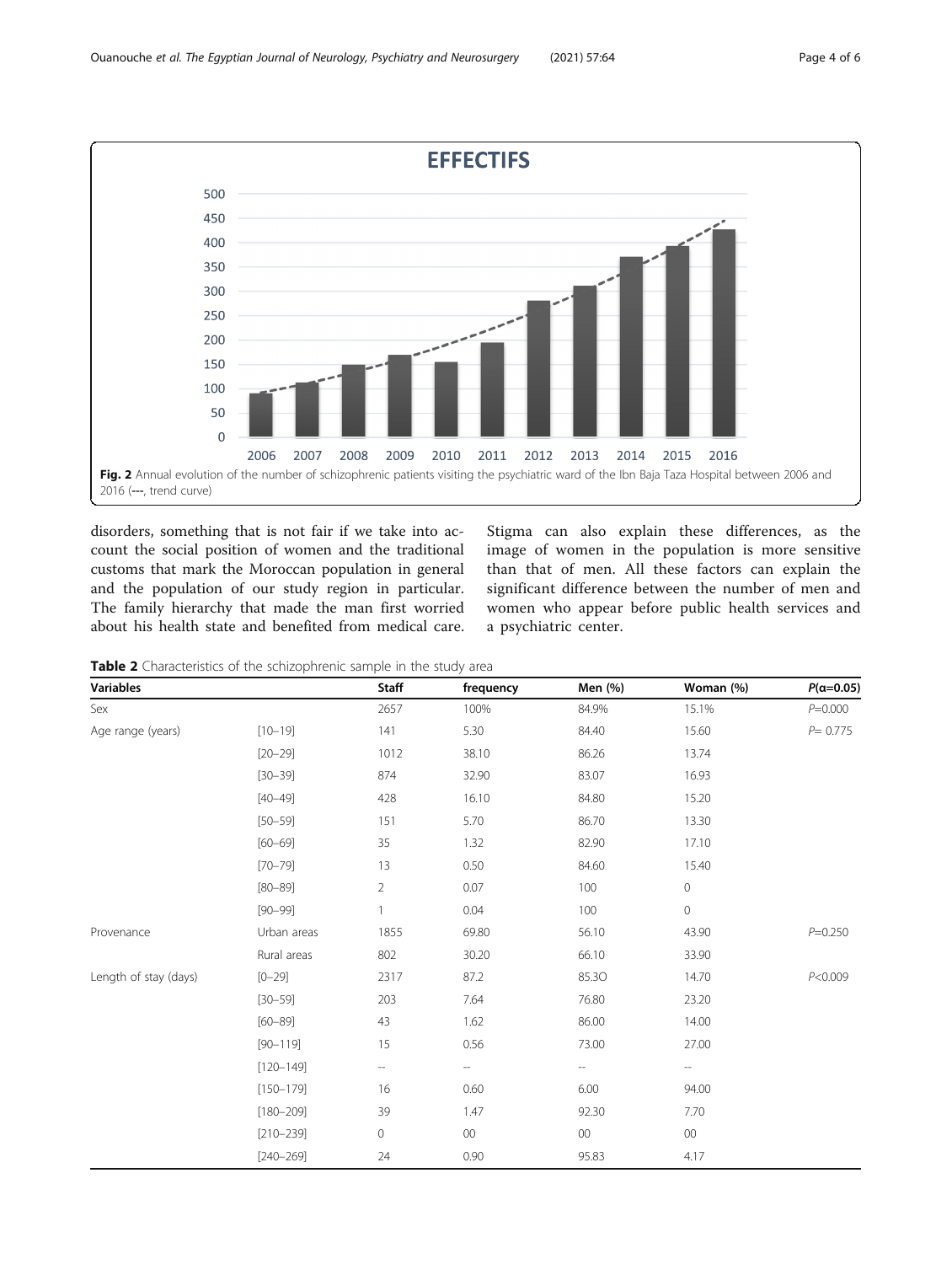The similarity of our results with those of the global data is also evident in the age factor. Indeed, the average age of our overall sample, rather young 31 years, is like that found in Casablanca 31.5 years [\[7\]](#page-5-0). On an international level, the difference observed in Chile 36.2 years [[10\]](#page-5-0) and in Switzerland 44 years can only be relayed to the youth of the Moroccan population [[7](#page-5-0)]. The age group most affected by psychiatric disorders ranges between 20 and 40 years with a peak between 20 and 30 years, a pivotal period in life, in which most social ties are formed, patients would be deprived of experience and interaction with their surroundings, which would cause them real handicaps for social integration. The urbanity rate in the region of our study is expected to be 71.1%, This result is consistent with the result of the national survey [\[11\]](#page-5-0). The work of Peen et al. [\[12\]](#page-5-0) on 20 populations showed the dominance of psychiatric disorders in urban settings. In addition, a study conducted in rural and urban Canada found that urban origin was a risk factor for psychiatric disorders [[13\]](#page-5-0). This study questioned the lack of social support in urban areas as opposed to rural areas where interdependence prevails over individuals; these same factors could be involved in the explanation of the high rate (71.1%) of psychiatric diseases among urban respondents (Table [1](#page-2-0)). The length of stay in our study area did not exceed 1 month for most patients. This situation can be explained by the limitation of the capacity of and of the staff of the said hospital structure and which does not exceed about thirty beds, situation like that of Casablanca [\[7](#page-5-0)]. This is another challenge for authorities to improve the capacity and quality of care for patients. The annual cadence of the number of new cases is quite high; this is visible in the trend curve that shows an exponential aspect. This result confirmed by several studies is a real wake-up call for the government and the Ministry of Public Health for rapid action is multifaceted to remedy this scourge.

### For the schizophrenic sample

Schizophrenia is a serious chronic mental illness, characterized by the loss of contact with reality (Bleuler 1908): false perceptions, false beliefs, abnormalities of thought, emotional blunders, decreased motivation, disorders of social functioning, and source of socio-professional disintegration and emotional isolation [\[14](#page-5-0)]. Schizophrenia is the most incriminating mental disorder in the transition to the act of homicide [\[15\]](#page-5-0), but also suicidal [[16](#page-5-0), [17\]](#page-5-0). It occurs most often in late adolescence or early adulthood, which explains why 71% of the schizophrenic cases in our sample were between the ages of 20 and 40. As in our overall sample, the sex ratio value (5.6) is not an exception to the global data that suggest schizophrenia affects as many women as men in the general population [[2](#page-5-0)]. The urbanity that characterizes our sample is

consistent with most epidemiological studies that found a higher rate of schizophrenic subjects in urban areas, about twice as high as rural areas  $[18, 19]$  $[18, 19]$  $[18, 19]$ . Urbanity can be considered a "marker" of the risk of schizophrenia. The prevalence of schizophrenia in the region over the study period (11 years) is estimated to be approximately 0.5%; the general population in the region being 528,419 according to the last tightening between 2006 and 2016 ([https://www.](https://www.hcp.ma/region-oriental/docs/RGPH2014/29_04_2015.pdf) [hcp.ma/region-oriental/docs/RGPH2014/29\\_04\\_2015.pdf](https://www.hcp.ma/region-oriental/docs/RGPH2014/29_04_2015.pdf)). This result is easily in line with international values, in fact between 0.5 and 2% in France [\[20\]](#page-5-0), the global prevalence in the general population identified by the World Health Organization is 1% [\[2](#page-5-0)]. The exponentially changing trend line reveals the critical situation in the region and suggests rapid intervention by those responsible.

Work limitation: It remains to be noted that the information found in the files is not enough for a more indepth socio-demographic study.

## Conclusion

The results of our study made it possible to draw up an epidemiological profile of psychiatric disorders and to have an idea of the mental health of the population in the province of Taza (Morocco). Thus, providing a relevant reference for further research. The study also showed some characteristics of schizophrenic modulation that appear to be worrisome, so imposing more vigilance on the part of stakeholders in the field of public health in general and mental health.

This preliminary work will be used to launch further work to answer a series of questions about the impact of the environment, diet, and other parameters that were involved in triggering disease in the population.

#### Acknowledgements

The authors are indebted to the staff of the psychiatric service of Taza and: Ms. Hajar Hormattalah: Psychiatric infirmary for her active presence. Dr: Asmae Tliji: Psychiatric doctor for her constant help. Mr. Mouhamed TOUZANI, Health-Environment Service of the provincial dele-

gation of Taza for his support. Dr. Hamid Bensghir, doctor and provincial delegate for having given the

agreement to carry out the study.

#### Authors' contributions

HL: is a statistician who helped me to screw up my statistical tests. AK: a PhD student who corrected my French language before translating it into fertilizer and also helped me in the analysis of my experience. Hh: a psychiatric nurse who helped me a lot in collecting information from the cervical archives. AT: a psychiatric doctor who helped me to explain our results and she supported me during the whole period of the internship. AO: a member of our laboratory in charge of checking the writing. EA: director of our laboratory, he always gives his final opinion about the relevance of the results. EA: my thesis supervisor and guides me throughout my thesis. I am El Hassan Ouanouche and I declare that all the authors have read and approved the manuscript and I assume all my responsibility in this matter.

#### Authors' information

El hassan Ouanouche,40 years old, Moroccan nationality. Professor of life and earth sciences at the Ministry of Education. Doctoral student since 2015 at the Faculty of Science Ibn Tofail in Kenitra (Morocco).